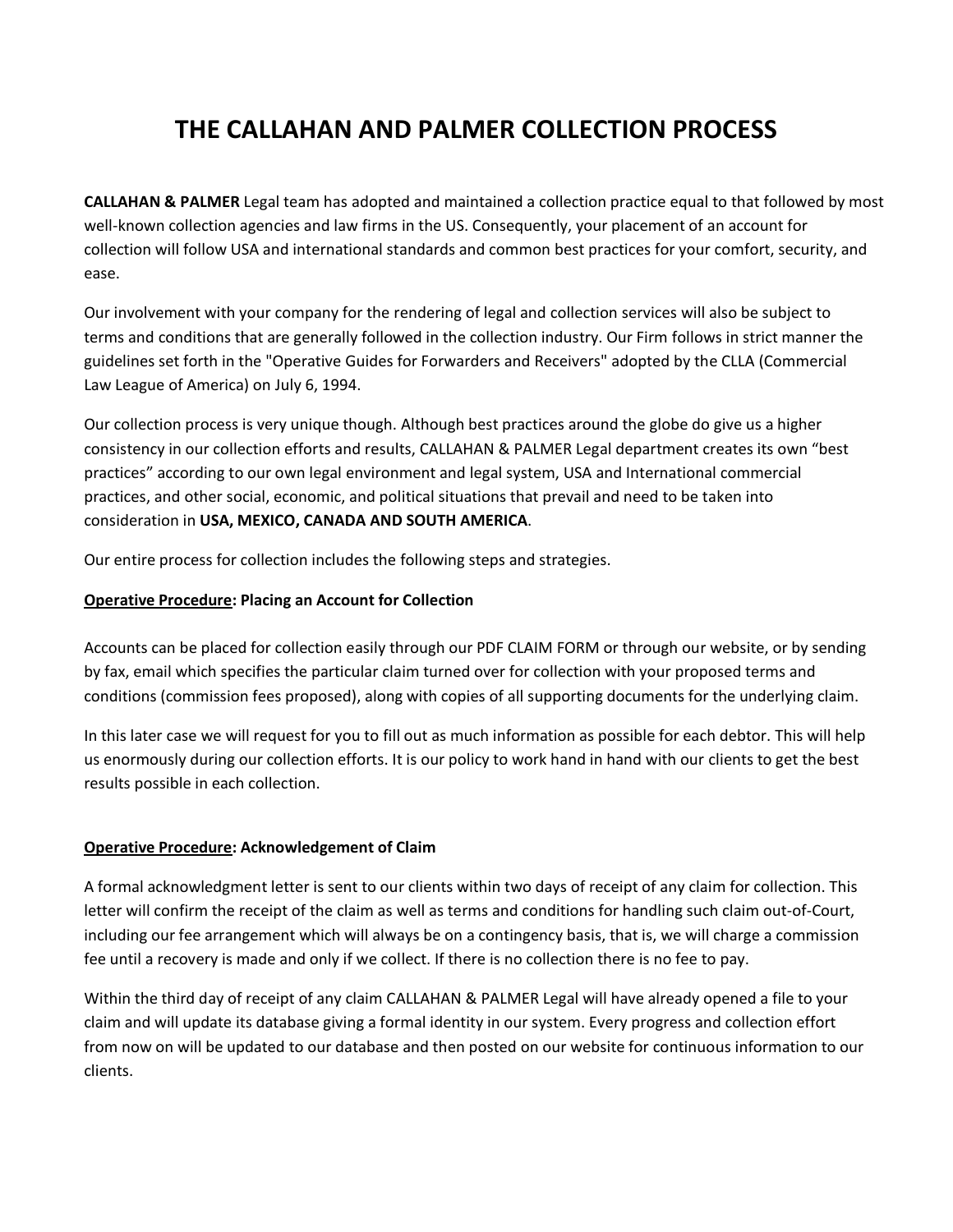## **The CALLAHAN & PALMER Collection Process**

Our collection is done by the best attorneys available in the country and by our fully-trained pre-legal collectors who are knowledgeable about USA and international law, best known local collection strategies, and the CALLAHAN & PALMER Legal unique collection process. Our business is credit & collections, and all of our staff is singularly selected for their demonstrated skills in this field.

## **Initial skip tracing procedure**

In an effort to better prepare ourselves on each collection attempt, we do an initial skip tracing procedure to make sure that our debtor information is complete, accurate, and up to date, regardless of the information provided by our clients. We have to make sure that we are contacting the appropriate person within the debtor company (the decision maker), and that we know his full story financially, economically, and legally (full assets, locations, related companies, lawsuits, etc.)

Whenever possible and where the debtor's jurisdiction will throw no additional cost for us, we will conduct a full search and investigation on special US and International electronic databases (private and public), chambers of commerce, public registry, debtor's address and vendors, Internet, etc. When there is additional cost involved we will inform our clients and let them decide the extent of our investigation.

#### **Collection strategy and process**

**1.** Our collection process is always first pursued out of court.

We do an immediate personal phone call and we also visit the debtor by sending a P.I when this is possible (either when debtor is in our city or a city where we have a correspondent local attorney), and we try to collect in full in amicably fashion, or at least get a written payment plan, a formal acknowledgment of debt, or a promissory note. After the first calls have been made and in some cases a visit from our P.I's have already been performed and a conversation with the debtor has been established then we will be able to determine if suit will be necessary and worthwhile, as well as the promptness that is required for any legal action.

Despite preparing ourselves for litigation during this initial calls and visits, we will make our best effort to resolve all disputes amicably, persuading the debtor to pay voluntarily in full or to make a settlement offer with a serious payment plan. These attempts will be supported by a series of demand letters (3). After the third one we will know it is time to move on. Our objective is to try to get our clients the most affordable solution within a reasonable time period. That is definitely out of court.

This process comprehends the first stage of collection. (This stage is sometime skipped at our client's request, when he wants to immediately proceed with legal action)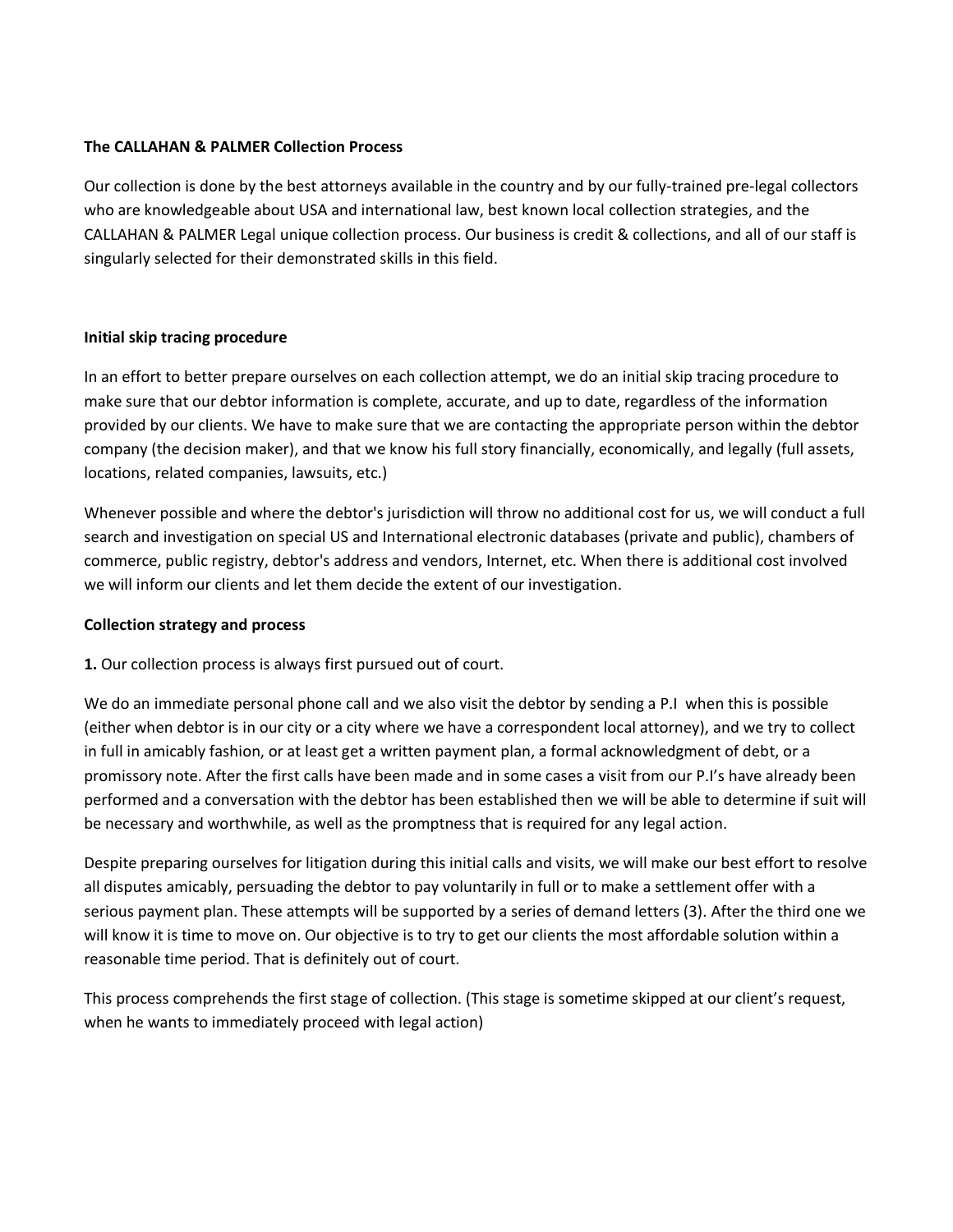**2.** If no recovery or formal settlement is reached during the first stage of collection, we will assess the possibility of collecting through litigation (based on the debtor's conditions observed during our general investigation and personal visit: assets available, current company name and address, related lawsuits, etc.), and we will make our recommendations for suit or not (It is not our intention to have our clients investing in any legal action only to secure a worthless judgment).

The strategy followed in litigation and all related costs are assessed on a case by case basis, depending on the nature of the transaction and the available supporting documents for each claim.

# **Timing**

Generally, we give our first stage of collection from one to four weeks but no more than 3 months, to reach any kind of settlement agreement, depending on the response we get from the debtor and depending on his situation. This timing will also depend on the promptness of each response from our clients. Any and all proposals from debtors are informed to our clients and it is our clients, not us, who make any decision for a settlement agreement.

In litigation, timing will depend on several factors including our litigation strategy, current debtor situation (if debtor is operating under the same corporate name or under a different company, has changed address during litigation, etc.), debtors' defenses (problems within your transaction, weak counsel, weak defense), etc.

It is recognized by most lawyers in USA and in Mexico that most of these proceedings for recovery of debt (called also in mexico *juicios mercantiles*) will last between 3 months and around one year, without adding any appeal process. Nonetheless, many collections are done immediately following suit when a debtor notices that the creditor IS keeping his word in pursuing legal action and applying all means necessary to collect, or when an attachment or garnishment order is issued against him for the seizure of his company's assets.

# **Litigation**

CALLAHAN & PALMER Legal team encompasses exceptional lawyers with expertise in the field of international & commercial law, and vast experience in cross-border commercial disputes. 50% of our client base involves foreign companies with collection problems in USA and Mexico, so the majority of our cases involve international commercial disputes. (Please refer to the services section on our website for more information on specialized services provided by our Firm)

This has placed the need in our Firm to seek and reunite experts in such field, something we have successfully done so far to our clients' advantage. Thus, we are allowed to pursue legal action in USA, MEXICO, CANADA and SOUTHAMERICA with an approach like no other law firm or collection agency in these countries.

# **Litigation strategy**

Our litigation strategies and formal complaints are always designed and prepared by expert in-house attorneys and of-counsels, with the approving opinion of our correspondent local attorneys to accommodate to local rules and customs.